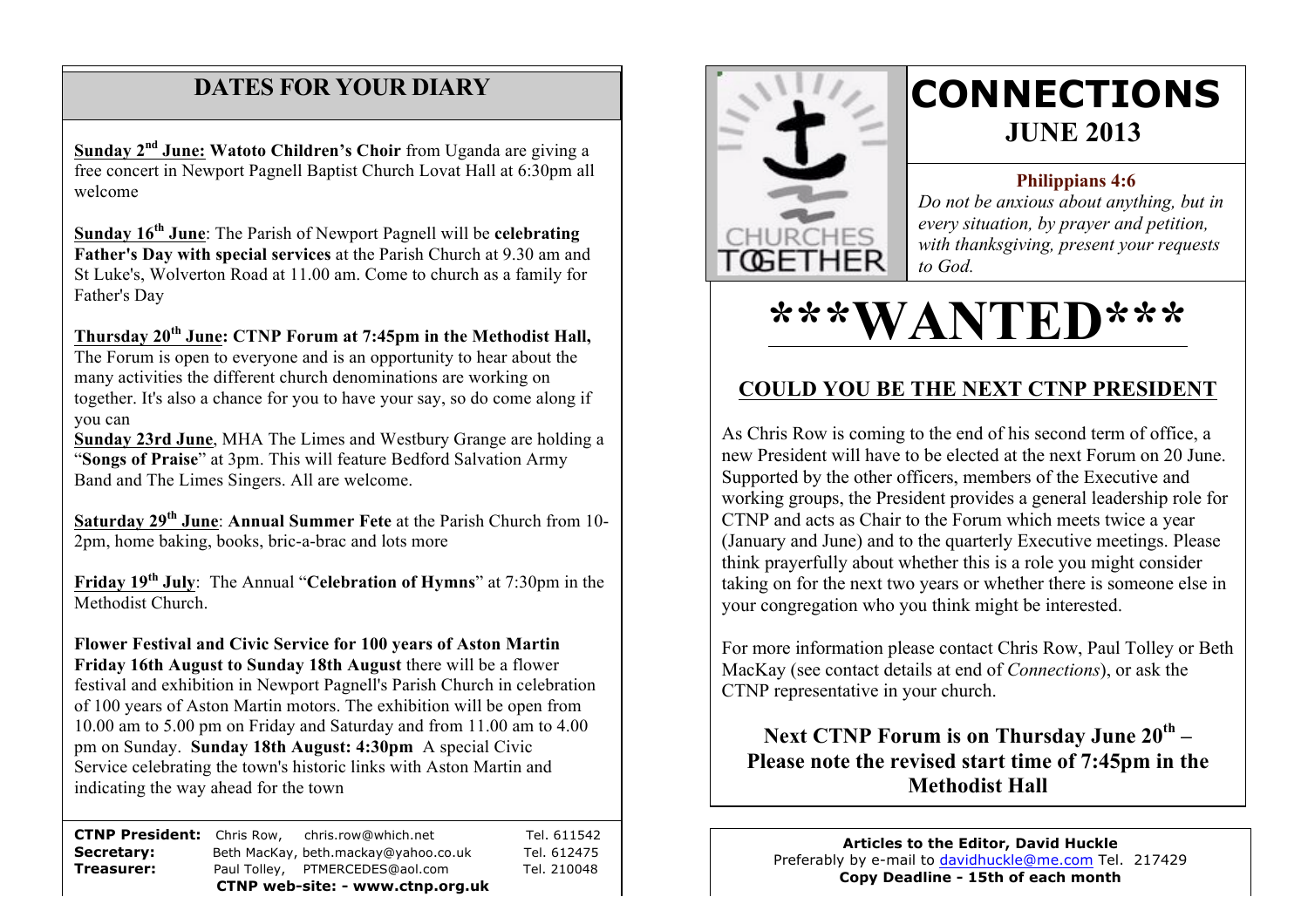# **LETTER FROM A MINISTER**

God sent into the world a unique person – nether a philosopher not a general, although important through they are, but a saviour, with the power to forgive. Forgiveness lies at the heart of Christian faith. It can heal broken families, it can restore friendships and it can reconcile divided communities. It is in forgiveness that we feel the power of God's love.

I came across that quotation in a new book by the Bishop of Oxford called 'Living Faithfully' which is about how we live out from Monday to Saturday what we hear and experience in Church on Sundays. You may be surprised to hear that it does not come from a religious book, but a broadcast by Her Majesty the Queen.

This month includes the sixtieth anniversary of the Queen's coronation and there had been a lot of programmes and newspaper articles about her. One thing that strikes me, and obviously impressed other, is her deep Christian Faith. The anointing for her was an essential part of the Coronation, confirming her sense of vocation, of being called by God to her particular ministry.

Vocation is a word which has weighty overtones, and ministry has too often been taken as referring only to ordained or licensed ministers. But we are all called by God to be His people, and to play, and to play our different parts in His Kingdom. Ministry is not just about leading worship, or being in charge of a Church, or chairing the Church council meeting (!) its about our dealings with people as we go about our daily lives. Whatever we do from Monday to Saturday, we can always do it in a way that shows God's love to those around us.

To return to the point the Queen was making. The world seems full of situations where revenge and retribution are at the forefront of people's minds. Often these situations escalate because each side appears to put reprisals above reconciliation. If those with power and influence can learn to forgive and to accept forgiveness, our own lives, on every day of the week, would be made immensely richer and more like the lives God intends us all to have. Rev Glynis Bell

# **EMERGENCY HELP SCHEME- UPDATE**

#### **4 NEW DRIVERS - THANK YOU**

The EHS are pleased to welcome four new drivers to their team. Chris Row, Phil Mountford, Donald Jayne and Paul Tolley have offered their services. We are most grateful to them as our numbers have been falling recently. We are also experiencing a rise in requests for help, due in part to cut-backs and restructuring of Health and Social Care **Services** 

#### **\*\*\*WANTED - TELEPHONE VOLUNTEER\*\*\***

To help us meet this need we are looking for a fourth telephone coordinator to take the calls and match with available volunteers from their own home. All expenses will be paid. This is a rewarding post, offering the opportunity of connecting with people from Newport Pagnell and the surrounding area with the support of the other coordinators and the committee.

If you are interested in learning more about this role or would like to volunteer for driving please contact Nita Tolley on 01908 615729 or email nitagt53@aol.com.

## **HAVE YOU HAD A LOOK AT THE NEW LOOK CHURCHES TOGETHER NEWPORT PAGNELL WEBSITE – www.ctnp.org**



A big thank you to Mervyn Evans who has set up the website, but has also trained a number of Church Representatives on how to update pages within the website